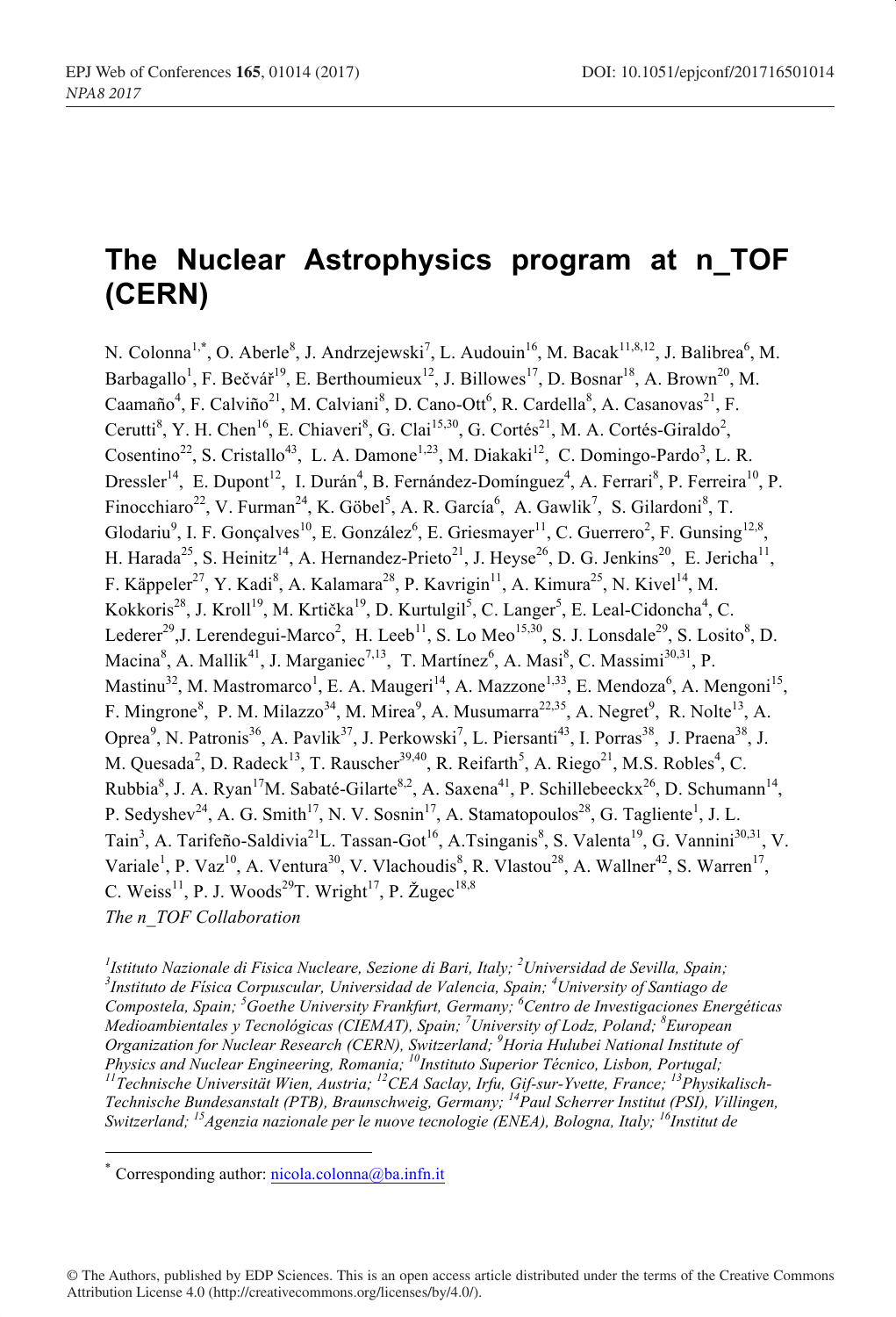*Physique Nucléaire, CNRS-IN2P3, Univ. Paris-Sud, Université Paris-Saclay, France; 17University of Manchester, United Kingdom; 18University of Zagreb, Croatia; 19Charles University, Prague, Czech*  Republic; <sup>20</sup>University of York, United Kingdom; <sup>21</sup>Universitat Politècnica de Catalunya, Spain;<br><sup>22</sup>INFN Laboratori Nazionali del Sud, Catania, Italy; <sup>23</sup>Dipartimento di Fisica, Università degli Studi *di Bari, Italy; 24Joint Institute for Nuclear Research (JINR), Dubna, Russia; 25Japan Atomic Energy Agency (JAEA), Tokai-mura, Japan;* <sup>26</sup>European Commission, Joint Research Centre, Geel, Belgium;<br><sup>27</sup>Karlsruhe Institute of Technology, IKP, Karlsruhe, Germany; <sup>28</sup>National Technical University of *Athens, Greece;* <sup>29</sup> *National Technical University of Technology, IKP, Karlsruhe, Germany*; <sup>28</sup>National Technical University of *Karlsruhe Institute of Technology, IKP, Karlsruhe, Germany*; <sup>28</sup>National Technical University of *Athens, Greece; 29School of Physics and Astronomy, University of Edinburgh, United Kingdom; 30Istituto Nazionale di Fisica Nucleare, Sezione di Bologna, Italy; 31Dipartimento di Fisica e Astronomia, Università di Bologna, Italy; 32Istituto Nazionale di Fisica Nucleare, Sezione di Legnaro, Italy;* <sup>33</sup>Consiglio Nazionale delle Ricerche, Bari, Italy; <sup>34</sup>Istituto Nazionale di Fisica Nucleare, Sezione di Trieste, Italy; <sup>35</sup>Dipartimento di Fisica e Astronomia, Università di Catania, Italy; <sup>36</sup>University of Ioannina, Greece; <sup>37</sup>University of Vienna, Faculty of Physics, Vienna, Austria;<br><sup>38</sup>University of Granada, Spain; <sup>39</sup>Department of Physics, University of Basel, Switzerland; <sup>40</sup>Centre *for Astrophysics Research, University of Hertfordshire, United Kingdom: 41Bhabha Atomic Research Centre (BARC), India; 42Australian National University, Canberra, 43 INAF – Osservatorio Astronomico di Collurania, Teramo, Italy*

> **Abstract.** An important experimental program on Nuclear Astrophysics is being carried out at the n\_TOF since several years, in order to address the still open issues in stellar and primordial nucleosynthesis. Several neutron capture reactions relevant to s-process nucleosynthesis have been measured so far, some of which on important branching point radioisotopes. Furthermore, the construction of a second experimental area has recently opened the way to challenging measurements of (n, charged particle) reactions on isotopes of short half-life. The Nuclear Astrophysics program of the n\_TOF Collaboration is here described, with emphasis on recent results relevant for stellar nucleosynthesis, stellar neutron sources and primordial nucleosynthesis.

# **1 Introduction**

Neutron-induced cross sections play a fundamental role in Nuclear Astrophysics, being a key nuclear physics ingredient in stellar nucleosynthesis of heavy elements [1], as well as in light element production in Big Bang Nucleosynthesis [2]. In stars, neutron capture reactions are responsible for the production of the majority of elements heavier than Fe, with two processes contributing more or less equally to the overall abundance pattern: the s- and the r-process. In the first one, which involves low neutron densities and mostly stable isotopes, progressively heavier elements are produced starting from the Fe seed nuclei, by neutron captures and subsequent  $\beta$ -decays. An interesting case occurs when an unstable nucleus with a relatively long half-life is produced in the process, as it can either decay or undergo a further neutron capture reaction, thus generating a branching in the s-process path. The competition between neutron capture and b-decay depends on the capture cross section, on the stellar half-life of the branching isotope and, most importantly, on the stellar thermodynamic conditions, in particular the neutron density and stellar temperature. As a consequence, the study of the branching points can shed some light on the stellar environment in which the s-process takes place, provided that accurate nuclear data on capture cross section and decay half-life are available.

Apart from heavy elements, neutron capture cross sections are needed for some light elements acting as neutron poison, or linked to stellar neutron sources. In this last case, neutron spectroscopy may provide information that are not easily accessible with other experimental techniques. Finally, neutron cross sections are needed to clarify one of the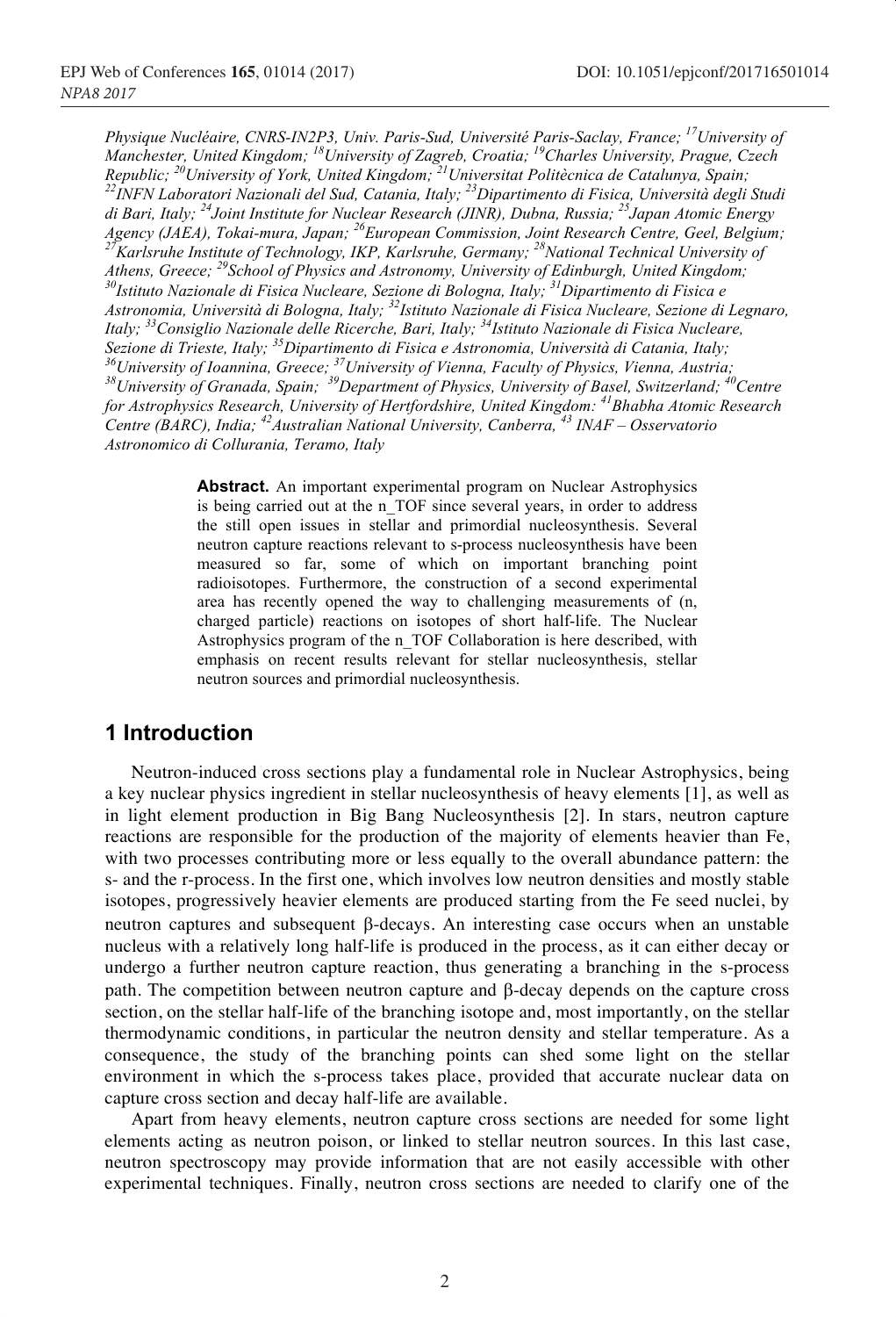most intriguing and long-lasting problems in Big Bang Nucleosynthesis (BBN), i.e. the gross overestimate in BBN models of the primordial abundance of Lithium.

Although neutron-induced reactions of relevance for Nuclear Astrophysics are being studied since many decades at neutron facilities worldwide, some open issues in stellar and primordial nucleosynthesis still remain to be addressed in order to reach a more comprehensive understanding of the elemental abundance distribution and of the galactic chemical evolution. To this end, an intense experimental program is undergoing at the neutron facility n\_TOF (CERN) since almost two decades, in order to reduce the uncertainty on neutron capture and (n, charged particle) cross sections for some key isotopes, and ultimately improve the reliability of astrophysical models. Thanks to the innovative characteristics of the neutron beam, to the development of high-performance detection and data acquisition systems, and to the use of refined analysis and simulation techniques, a number of valuable results of relevance for the field of Nuclear Astrophysics have been produced so far. After a brief description of the facility, the most important results recently obtained at n\_TOF are here discussed.

# **2 The n\_TOF facility at CERN**

The n\_TOF facility was proposed and built at CERN with the aim of addressing the needs of new data of interest for Nuclear Astrophysics, for basic Nuclear Physics and for technological applications [3]. Neutrons are produced by spallation of a pulsed proton beam of 20 GeV/c momentum from the Proton Synchroton (PS) impinging on a monolithic water-cooled Pb target. A further layer of demineralized or borated water in the forward direction ensures additional moderation of the neutron energy, so to produce an almost isolethargic spectrum. For the first thirteen years of operation, only one neutron beam line, in the horizontal direction, was available, with the experimental area (EAR1) located at 185 m distance from the spallation target. In this area, the neutron beam is characterized by an instantaneous intensity of  $10<sub>6</sub>$  neutrons/bunch, an energy spectrum extending over almost eleven orders of magnitude, from thermal to 1 GeV, and a high energy resolution  $(\Delta E/E < 10$ <sup>3</sup> in most of the energy range). More details on this area can be found in Ref. [4].

A second beam line in the vertical direction was recently completed at n\_TOF. The corresponding experimental area (EAR2) is located at 20 m distance from the spallation target [5]. Compared with EAR1, the neutron beam in the new area has a much higher intensity  $(>10$ <sup>n</sup> neutrons/bunch), at the expenses of a worse energy resolution and slightly smaller energy range. A schematic drawing of the facility is shown in Figure 1 (left panel), together with the neutron flux distribution in the two areas (right panel).

The two experimental areas are somewhat complementary. The characteristics of the neutron beam in EAR1 are ideal for high resolution measurements of neutron capture reactions on stable or long-lived radioactive isotopes ( $t_{\infty}$ >100 y), while the much higher flux in EAR2 allows one to perform measurements on radioisotopes with short half-life, on samples available in small (sub-mg) mass, on reactions with low cross section, or on all of these at the same time. In fact, for radioactive isotopes the combination of the higher flux and shorter time-of-flight results in an increase of the signal-to-background ratio of more than two orders of magnitude, relative to EAR1, when considering the background related to the radioactivity of the sample. As a consequence, in EAR2 it is possible to perform challenging measurements on isotopes with half-life as short as a few months.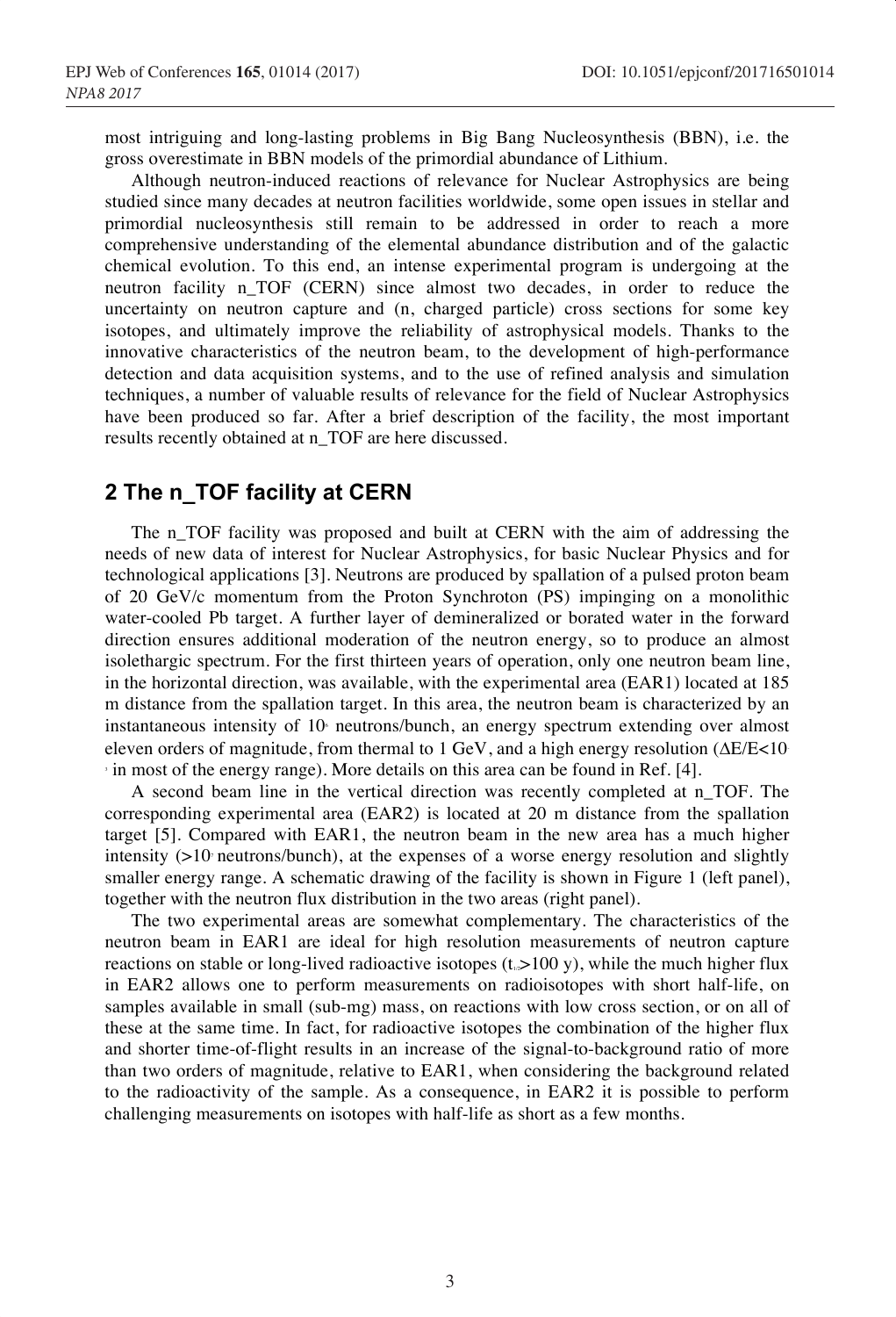

**Fig. 1.** Schematic drawing of the n\_TOF facility, showing the horizontal and vertical beam lines and corresponding experimental areas (left panel) and, number of neutrons per bunch for the beams in the two areas (right panels).

## **3 Recent results in Nuclear Astrophysics**

The experimental program of the n\_TOF Collaboration in the field of Nuclear Astrophysics has, up to recently, mostly regarded neutron capture cross sections. Since the start of operation, in 2001, a large number of capture reactions have been measured, in EAR1, on a variety of subjects, from neutron magic nuclei, acting as bottleneck for the reaction flow of the s-process, to branching point isotopes, from light nuclei acting as neutron poison, to end-point nuclei, and, finally, to isotopes of special interest, such as those involved in the Os/Re nuclear cosmochronometer (see [6] for the full list of n\_TOF results, or visit the site www.cern.ch/ntof). In all cases, a considerable reduction of the uncertainty on the capture cross section has been obtained, thanks to the peculiar features of the n\_TOF neutron beam, in particular the high instantaneous neutron intensity and the high resolution. With the construction of the second experimental area, new lines of research have become accessible, in particular on reactions leading to light charged particle emission. In the following, a few indicative results recently obtained on some of the abovementioned classes of reactions are described more in details.

#### **3.1 Neutron capture cross section of branching point isotopes**

Branching points isotopes are unstable nuclei whose half-life is such that a competition exists between neutron capture and  $\beta$ -decay. An accurate knowledge of the capture cross section of these isotopes can help characterize the stellar conditions in which s-process occurs. A comprehensive list of the most important branching point isotopes can be found in [1].

At present, the neutron capture cross section of many of these isotopes is poorly known, mainly due to the difficulties in producing and handling samples of sufficient mass and adequate purity. Furthermore, the natural radioactivity of the sample is a source of background that might heavily affect the capture yield. For these reasons, few measurements have been performed on these isotopes so far, at a time-of-flight facility. At n\_TOF, two important measurements, on "Sm [7] and "Ni [8], were successfully completed in the first experimental area. The relatively long half-life and large sample masses resulted in a high signal-to-background ratio, and allowed the n\_TOF Collaboration to determine the Maxwellian Averaged Cross Section with an unprecedented few percent uncertainty. In both cases, the n\_TOF results bore important Astrophysics implications.

The construction of the second experimental area at n\_TOF, with the much larger neutron intensity, opened the way to measurements of neutron capture cross sections of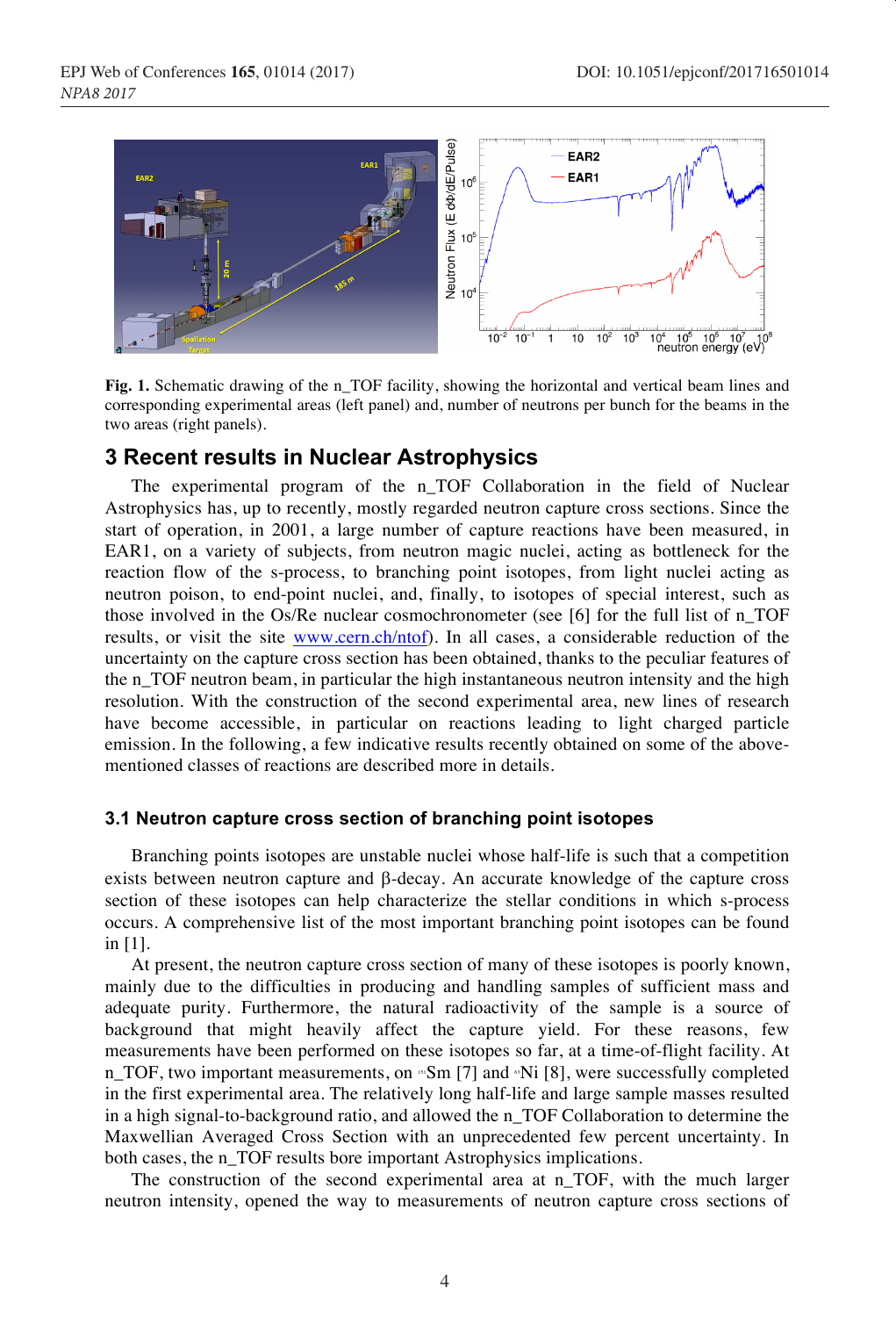isotopes with shorter half-life, and/or to samples of sub-mg masses. Three important sprocess branching point isotopes with these characteristics were recently measured at n\_TOF: "Tm, "Pm and the "Tl [9]. Table I lists the half-life of these isotopes, together with the mass of the samples used in the n\_TOF measurements, and the measured or theoretically calculated Maxwellian Averaged Cross Section.

**Table 1.** Measurements on the capture cross section of branching point isotopes measured so far at n\_TOF. Experimental results are reported with the respective error, while for calculations a range of predicted values is indicated.

| <b>Isotope</b> | Half-life | Sample mass | <b>Experimental</b> | MACS at 30 keV                                  |
|----------------|-----------|-------------|---------------------|-------------------------------------------------|
|                | (years)   | (mg)        | area                | (mb)                                            |
| $151$ $Sm$     | 90.       | 200.        | EAR1                | $3100\pm160$ (Ref. [7])                         |
| ⊕Ni            | 100.      | 130.        | EAR1                | $67\pm14$ (Ref. [8])                            |
| $204$ T        | 3.8       | 11.         | EAR1                | 97-328 (calculated)                             |
| $m$ Tm         | 1.9       | 3.6         | EAR1 & EAR2         | 243-1332 (calculated)                           |
| $147$ Pm       | 2.6       | 0.3         | EAR <sub>2</sub>    | 400-2000 (calculated)<br>$709\pm100$ (Ref. [9]) |

The "Tm branching point is independent of stellar temperature and can therefore provide a strong constraint on the s-process neutron density in low mass AGB stars, while  $\text{FIT}$ , responsible for the production of  $\text{FIT}$  (screened from the r-process by the stable  $\text{FIT}$ and <sup>\*</sup>Tl isotopes), is crucial for understanding the nucleosynthesis of heavy elements in AGB stars, as well as for providing hints on the stellar object that polluted the proto-solar nebula at the epoch of the solar system formation. Finally, the analysis of the branching point isotope "Pm in the Nd-Pm-Sm region is important for modeling the AGB star evolution and to put accurate constraints on the interplay between metallicity, initial stellar mass and mixing processes.

Measuring the neutron capture cross section of these three isotopes is a challenging task because of the high specific activity of these radionuclides, typically resulting in a poor signal-to-background ratio, and because of the difficulty in the procurement of a sufficient amount of material with adequate purity, as well as in sample preparation and characterization. Because of these problems, very scarce or no data have been collected so far on these isotopes, and at present one can only rely on highly uncertain theoretical calculations, as reported in Table I, or on a single activation measurement for  $Pm$  [10]. The availability of intense neutron beams at n\_TOF finally provided the unique opportunity to collect, for the first time, high quality data at a time-of-flight installation for these reactions. The radioisotopes were produced at the Institute Laue Langevin ILL (Grenoble, France) high flux reactor, by irradiating for several weeks under the thermal neutron beam the stable progenitors with thermal neutrons. The chemical separation and sample preparation was carried out at the Paul Scherrer Institute (PSI), Switzerland, as described in Ref. [11].

The analysis of these reactions is currently under way, but once completed it is expected to provide important experimental information on the capture cross section of these isotopes, in some cases for the first time ever, possibly leading to a better characterization of these branching points.

#### **3.2 Studies of stellar neutron sources by neutron spectroscopy**

One of the main issues in Nuclear Astrophysics regards the modelling of neutron generation in the stellar environment. Large efforts are currently being devoted in various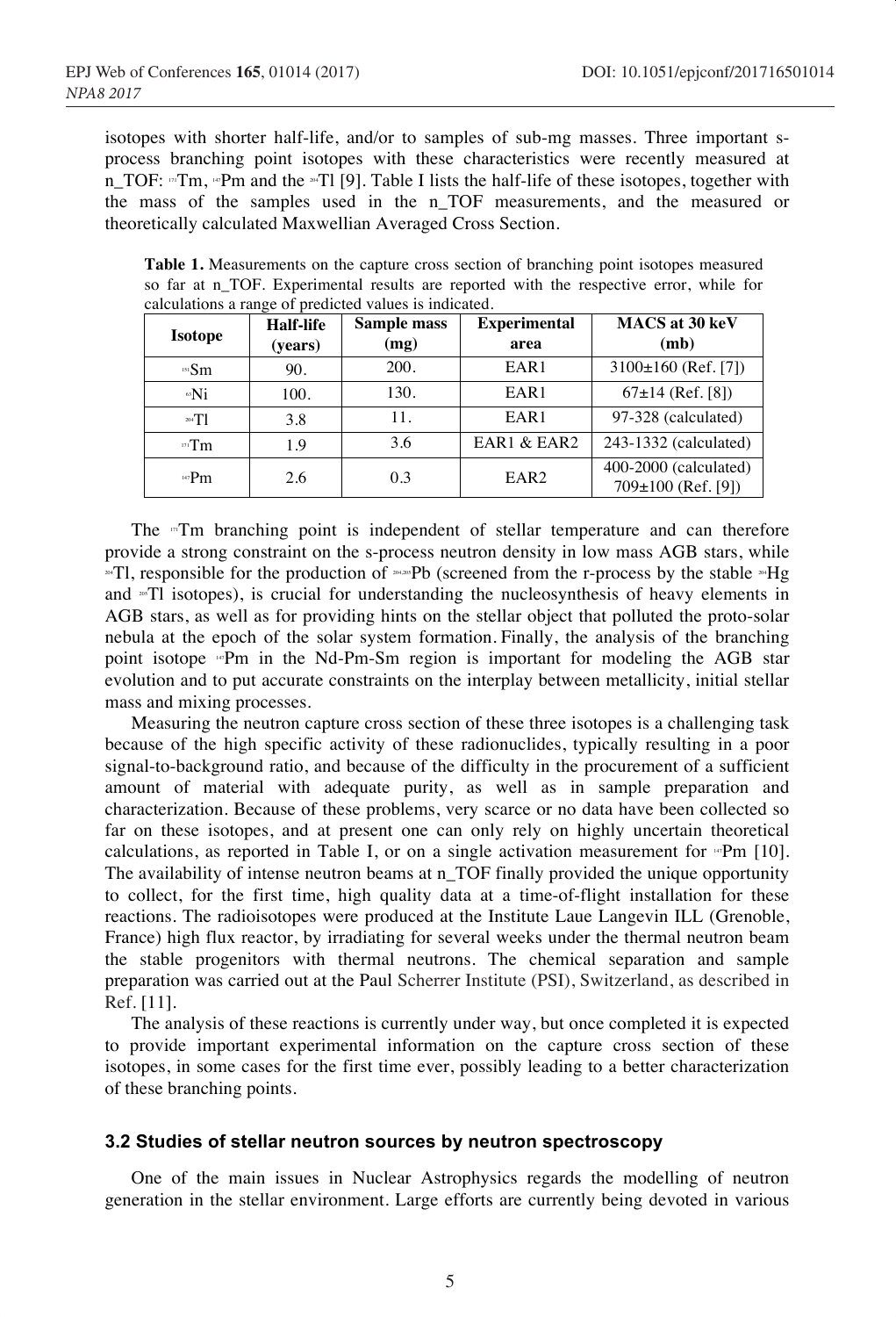laboratories worldwide to determine the reaction rate of the two most important neutron sources in AGB stars, i.e. the  $\mathbb{P}C(\alpha,n)\mathbb{P}O$  and  $\mathbb{P}N\in\{\alpha,n\}\mathbb{P}M\mathbb{P}O$  reaction. The accurate knowledge of the reaction rate for these sources is decisive for deriving information on neutron density, temperature, and pressure in the He-burning layers of AGB stars. At low projectile energy, direct measurements are difficult and yield, at present, highly uncertain results. An alternative approach to constrain the reaction rate at low energy is to measure indirect and transfer reactions. In particular, the study of neutron-induced reactions could provide useful information on the properties of the states above the neutron threshold of the compound nuclei formed in the reactions.

In this respect, neutron spectroscopy of  $^*Mg$  states, of relevance for the  $^*Ne(\alpha,n)^*Mg$ neutron source, was recently carried out using data from neutron capture and transmission measurements performed at n\_TOF and GELINA, respectively [12]. This latter facility, located at the European Commission Joint Research Center in Geel, Belgium, is based on a linear electron accelerator and a mercury-cooled uranium target for neutron production [13]. The time properties of the electron beam and the small target size make GELINA particularly suited for high-resolution cross section measurements in the resonance region. A <sup>6</sup>Li-glass detector was used in the transmission measurement, performed in the experimental station placed at 50 m distance from the neutron-producing target.

High-resolution neutron capture yields for a high-purity, metallic  $25\text{Mg}$  sample measured in EAR1 at n TOF, were combined with the transmission data collected at GELINA in a simultaneous R-matrix analysis performed on both data sets. This allowed to univocally assign the spin and parity of some important excited states of  $26$ Mg with natural parity just above the neutron separation energy, not easily accessible in the direct  $\alpha$ +Ne reactions. Based on the n\_TOF/GELINA data, a new, more reliable estimate of the  $P\text{Ne}(\alpha,n)$  cross section below 800 keV  $\alpha$ -particle energy was obtained. The result, shown Figure 2, puts firmer constraints on the reaction rate of this important stellar neutron source. The use of neutron spectroscopy is now being considered at n\_TOF for the primary neutron source as well, the  $\mathcal{C}(\alpha,n)$ <sup>o</sup>O one. In this case, the Collaboration is planning a measurement with high resolution of the time-reversal reaction, the  $\Theta(n,\alpha)$ <sup>n</sup>C.

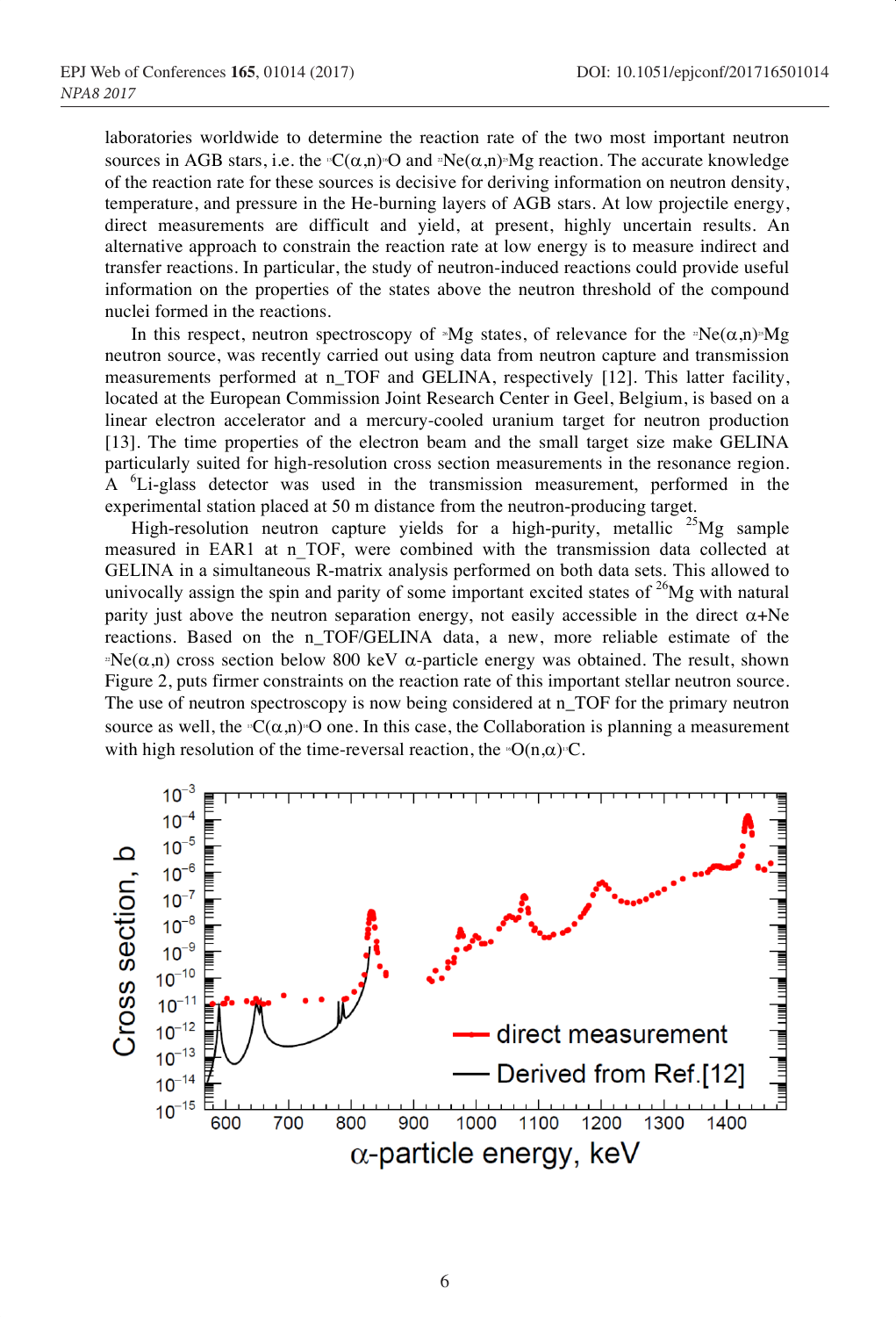**Fig. 2.** Cross section of the  $\mathbb{R}P(\alpha,n) \leq Mg$  reaction from a direct measurement (red symbols) and calculated on the basis of the neutron spectroscopy of Ref. [12].

#### **3.3 Measurement of (n,cp) reactions in EAR2@n\_TOF**

The very high instantaneous neutron intensity in the second experimental area at n\_TOF has also made feasible to measure (n, charged particle) reactions of low cross section and/or for isotopes of short-half life and/or with samples of extremely small mass. Two isotopes of high relevance in astrophysics reactions have been investigated so far at n\_TOF: 'Be and <sup>\*</sup>Al.

Neutron-induced reactions on Be  $(t_{\alpha}=53.2 \text{ days})$  are of interest for Big Bang Nucleosynthesis, more specifically for the so-called "Cosmological Lithium problem" [2]. More details on the motivation and on the measurements can be find in [14-15]. Two reactions were measured on this isotope at n\_TOF: the  $Be(n,\alpha)$ He and the  $Be(n,p)$ Li reactions. For the first one, never measured before above the thermal neutron energy, two samples of  $\sim$ 3 µg total mass were used (corresponding to a total activity of 40 GBq). A sufficient amount of 7 Be was extracted from the SINQ spallation source of PSI, chemically separated and deposited on different backings using different techniques. More details on the sample preparation can be found in  $[16]$ . For the  $(n,p)$  reaction, characterized by a much higher cross section, it was sufficient to use a sample of mass as small as 90 ng. In this last case, however, a sample of high isotopic purity was produced by implantation of a 7 Be beam at ISOLDE. High performance experimental setups, based on solid state detectors [17-18], were specifically designed and built for the measurements. Combined with the characteristics of the EAR2 neutron beam, the world-class expertise in sample preparation and detector development has led the n\_TOF Collaboration to collect high quality results on both reactions, which are expected to clarify once and for all the role of the neutron induced reactions on 7 Be in the Cosmological Lithium Problem.

Other successful measurements recently performed at  $n$ <sub>TOF</sub> regard the  $*AI(n,p)$  and  $(n,\alpha)$  reactions [19]. Precise satellite observations of this cosmic  $\gamma$ -ray emitter, whose relatively short lifetime (1 My) provides evidence of ongoing nucleosynthesis in our galaxy, offer the opportunity to improve calculations of the production and destruction rates of some key astrophysical reaction. However, the poor knowledge of the (n, cp) reactions on 26Al, responsible for its destruction, are at present the major source of uncertainty in predicting the amount of 26Al ejected into the interstellar medium by Wolf-Rayet stars in the stellar wind or following the supernova explosion. The challenge in this case is related to the availability of a sufficient amount of  $A$ , and to the need of identifying the emitted particles. At n\_TOF, a sample of 10 µg mass, produced at Los Alamos National Laboratory (USA) [20] was irradiated under the high-flux neutron beam of the second experimental area, with the reaction product detected in a position-sensitive solid state telescope. While the analysis is still in progress, preliminary results indicate that the n\_TOF measurement might provide accurate new data on the important n+\*Al reaction cross sections.

## **4 Conclusions and perspectives**

The n\_TOF Collaboration has been carrying out since several years an ambitious experimental program on Nuclear Astrophysics, with the aim of reducing the uncertainties on cross sections of various reactions involved in stellar and primordial nucleosynthesis. The unique features of the neutron beam in the two experimental areas have made possible to study neutron capture reactions on several unstable isotopes acting as branching points,